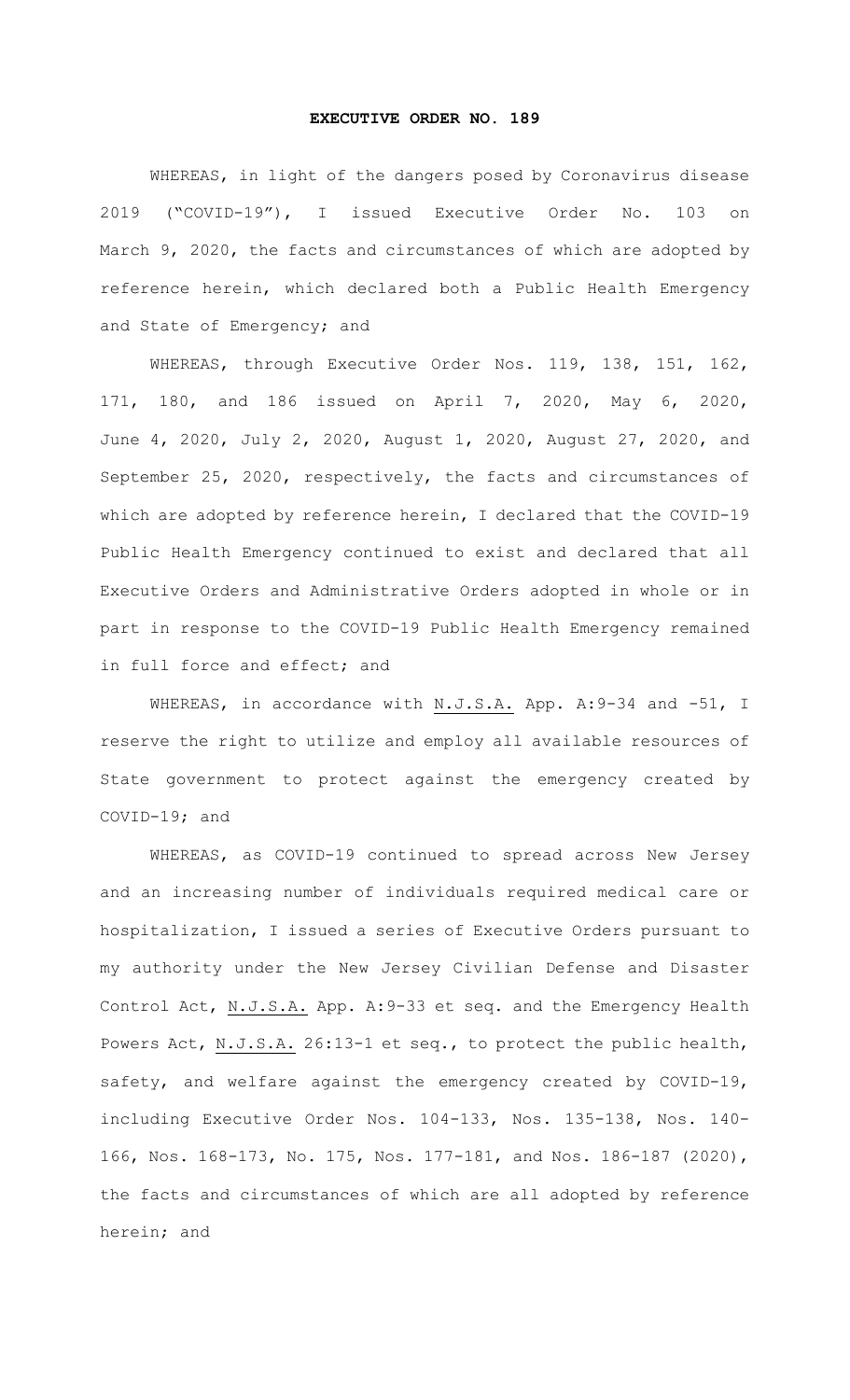WHEREAS, as of October 14, 2020, according to the World Health Organization, there were over 38,002,000 confirmed cases of COVID-19 worldwide, with over 1,083,000 of those cases having resulted in death; and

 WHEREAS, as of October 14, 2020, according to the Centers for Disease Control and Prevention, there were over 7,835,000 confirmed cases of COVID-19 in the United States, with over 215,000 of those cases having resulted in death; and

 WHEREAS, as of October 14, 2020, there were over 216,000 positive cases of COVID-19 in New Jersey, with at least 14,402 of those cases having resulted in death; and

 WHEREAS, there have been positive cases of COVID-19 in every county in New Jersey, and there have been deaths relating to COVID-19 in every county in New Jersey; and

 WHEREAS, the COVID-19 Emergency has caused many businesses throughout the State to transition to remote working arrangements, including third party and in-house tax professionals; and

 WHEREAS, adherence to social distancing requirements have made it difficult for tax preparers to meet with their clients to prepare tax returns; and

 WHEREAS, P.L.2018, c.48 and P.L.2018, c.131 overhauled the State's Corporation Business Tax ("CBT") Act, including by collectively mandating combined reporting for tax years ending on and after July 31, 2019 for combined groups that have common ownership, conduct a unitary business, and have at least one member corporation subject to tax under the CBT Act; and

WHEREAS, pursuant to N.J.S.A. 54:10A-4.11, the managerial member of a combined group may elect to have the combined group determined on a world-wide basis or an affiliated group basis, and if no such election is made, the combined group shall be determined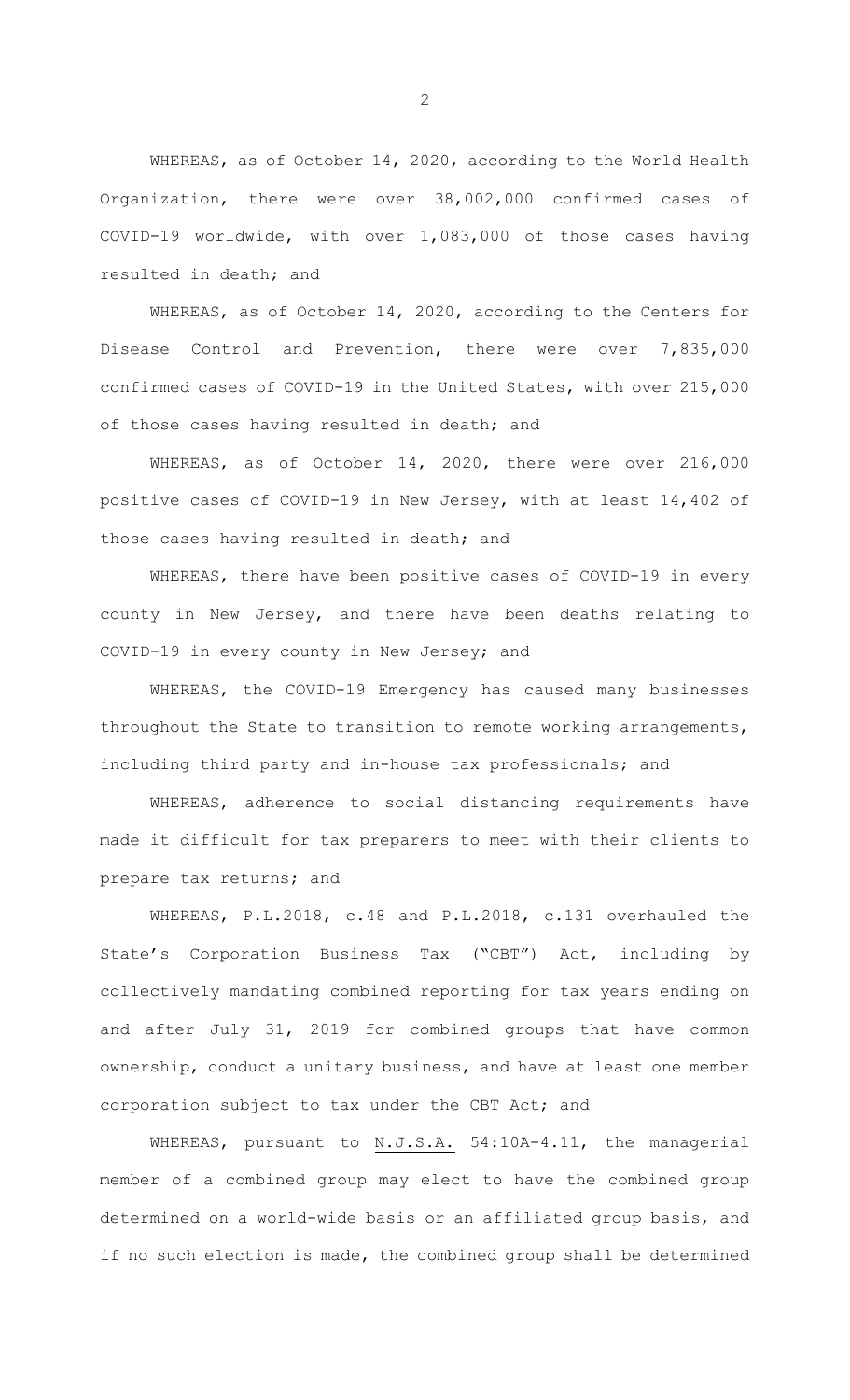on a water's-edge basis and will take into account the incomes and allocation factors of only members with significant business operations within the United States, with several inclusions and exceptions; and

 WHEREAS, a world-wide election or an affiliated group election is effective only if made on a timely filed, original return for a privilege period by the managerial member of the combined group; and

WHERAS, N.J.A.C. 18:7-11.19 requires tax preparers and taxpayers who submit their own returns to file CBT returns electronically; and

 WHEREAS, N.J.S.A. 54:10A-15 provides that annual returns and installment payments of estimated tax for the first quarter of the current tax year for CBT taxpayers with accounting periods ending December 31 are due April 15; and

 WHEREAS, N.J.S.A. 54:10A-19 allows the Director of the Division of Taxation in the Department of the Treasury to grant a reasonable extension of time for the filing of CBT returns or the payment of tax, or both, under such rules and regulations as the Director shall prescribe and N.J.A.C. 18:7-11.12 provides for an automatic extension for a period not exceeding six months; and

 WHEREAS, on March 21, 2020, the United States Treasury Department and the Internal Revenue Service (IRS) announced that the federal income tax filing due date is extended from April 15, 2020 to July 15, 2020, and taxpayers may also defer federal income tax payments due on April 15, 2020 to July 15, 2020, without penalties and interest, regardless of the amount owed; and

 WHEREAS, pursuant to P.L.2020, c.19, the "COVID-19 Fiscal Mitigation Act," the Legislature and the Governor aligned certain New Jersey tax payment and reporting deadlines with the federal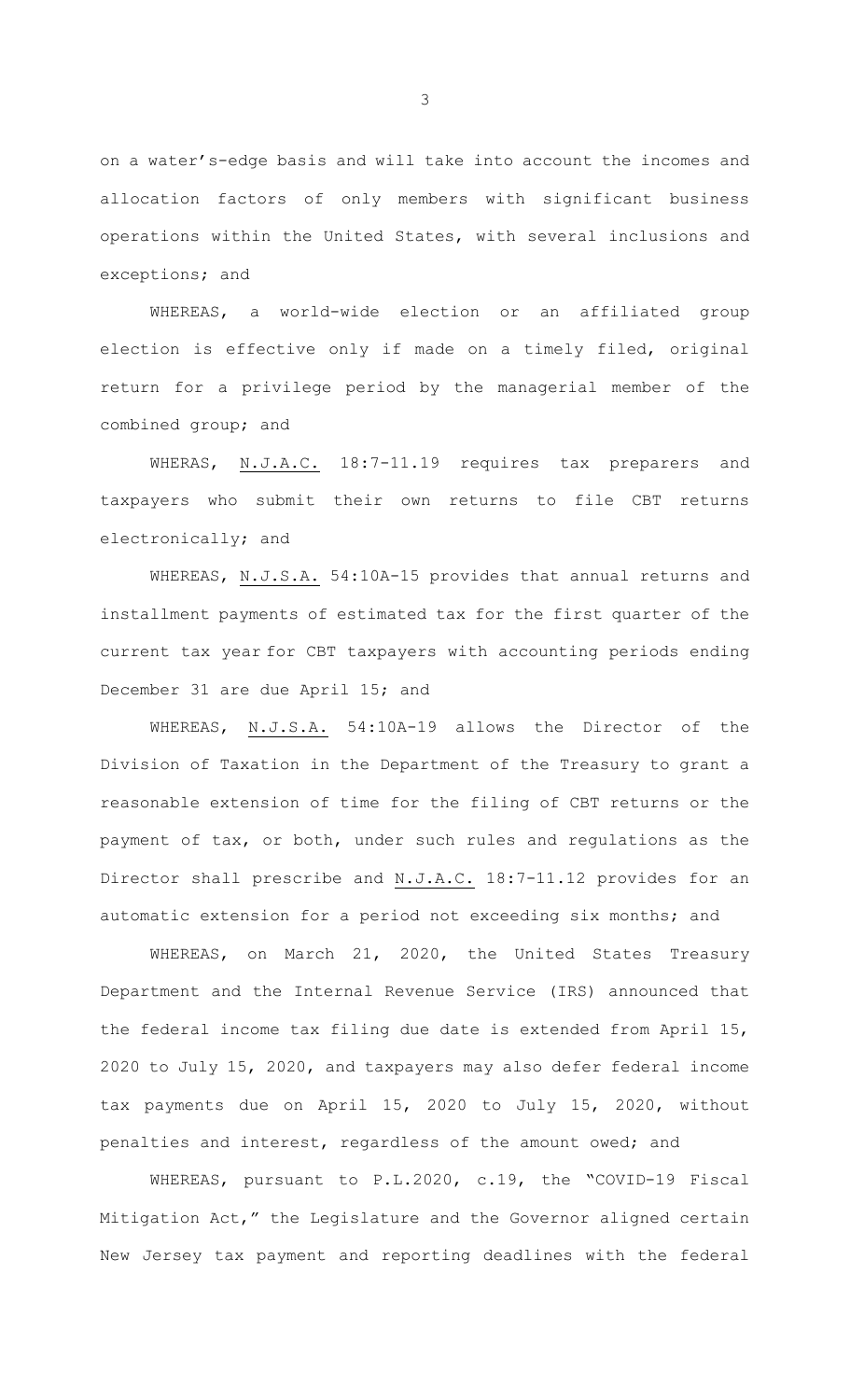government by automatically extending the deadline for filing New Jersey gross income tax and corporation business tax annual or quarterly returns or reports with an original due date of April 15, 2020 to July 15, 2020 and providing that a taxpayer will not be subject to penalties or interest if the taxpayer files a return or report, and makes a payment, by the end of the extension; and

 WHEREAS, 2019 CBT calendar year and 2020 CBT first quarter returns being filed under an extension pursuant to N.J.S.A. 54:10A-19 have the same return due date as the federal return, October 15, 2020; and

 WHEREAS, many filers received an extension to file their federal returns and therefore need some additional time to file their New Jersey returns; and

 WHEREAS, the starting point for computing the CBT is a taxpayer's federal taxable income before the subtraction of any net operating loss deduction and special deductions and therefore having a CBT filing due date that aligns with the due date for federal taxation makes it difficult for taxpayers to determine their CBT liability; and

 WHEREAS, the difficulty of filing federal and State corporate taxes concurrently may have been further exacerbated by the inability of tax professionals to meet with their clients due to the social distancing mandates and work-from home requirements brought about by the COVID-19 emergency; and

 WHEREAS, the transition to combined reporting presents new challenges for tax preparers which are made more severe by the inability of tax preparers to meet with their clients in-person and engage in a line-by-line review and collaborative discussion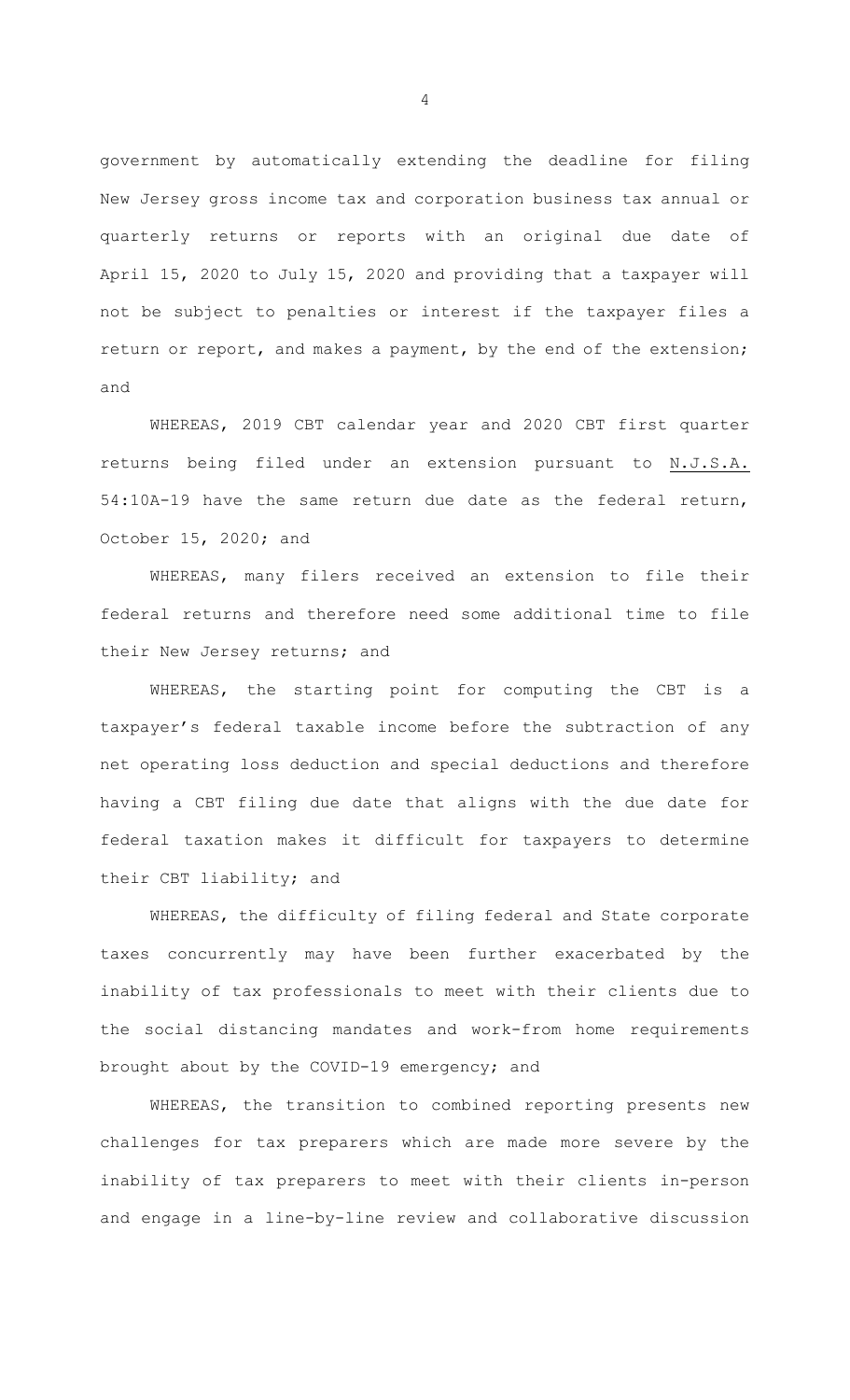about the intricacies of the new combined return due to the COVID-19 emergency; and

 WHEREAS, failure to file a timely CBT return will result in CBT taxpayers being defaulted to a water's edge basis for the current tax year; and

 WHEREAS, the concurrent due dates of State and federal returns in combination with the difficulties caused by the COVID-19 Emergency will likely result in many corporate taxpayers being unable to file their returns by the October 15, 2020 extended due date; and

 WHEREAS, mandatory electronic filing of the newly required combined returns is likely to result in errors given the size and complexity of many CBT returns; and

 WHEREAS, the COVID-19 emergency has had a profound effect on the lives and livelihoods of all State residents and the extension of the filing due date of the CBT is necessary to ensure that residents and State officials have the ability to focus their full attention and resources on the immediate emergency; and

 WHEREAS, the Constitution and statutes of the State of New Jersey, particularly the provisions of N.J.S.A. 26:13-1 et seq., N.J.S.A. App. A: 9-33 et seq., N.J.S.A. 38A: 3-6.1, and N.J.S.A. 38A:2-4 and all amendments and supplements thereto, confer upon the Governor of the State of New Jersey certain emergency powers, which I have invoked;

 NOW, THEREFORE, I, PHILIP D. MURPHY, Governor of the State of New Jersey, by virtue of the authority vested in me by the Constitution and by the Statutes of this State, do hereby ORDER and DIRECT: